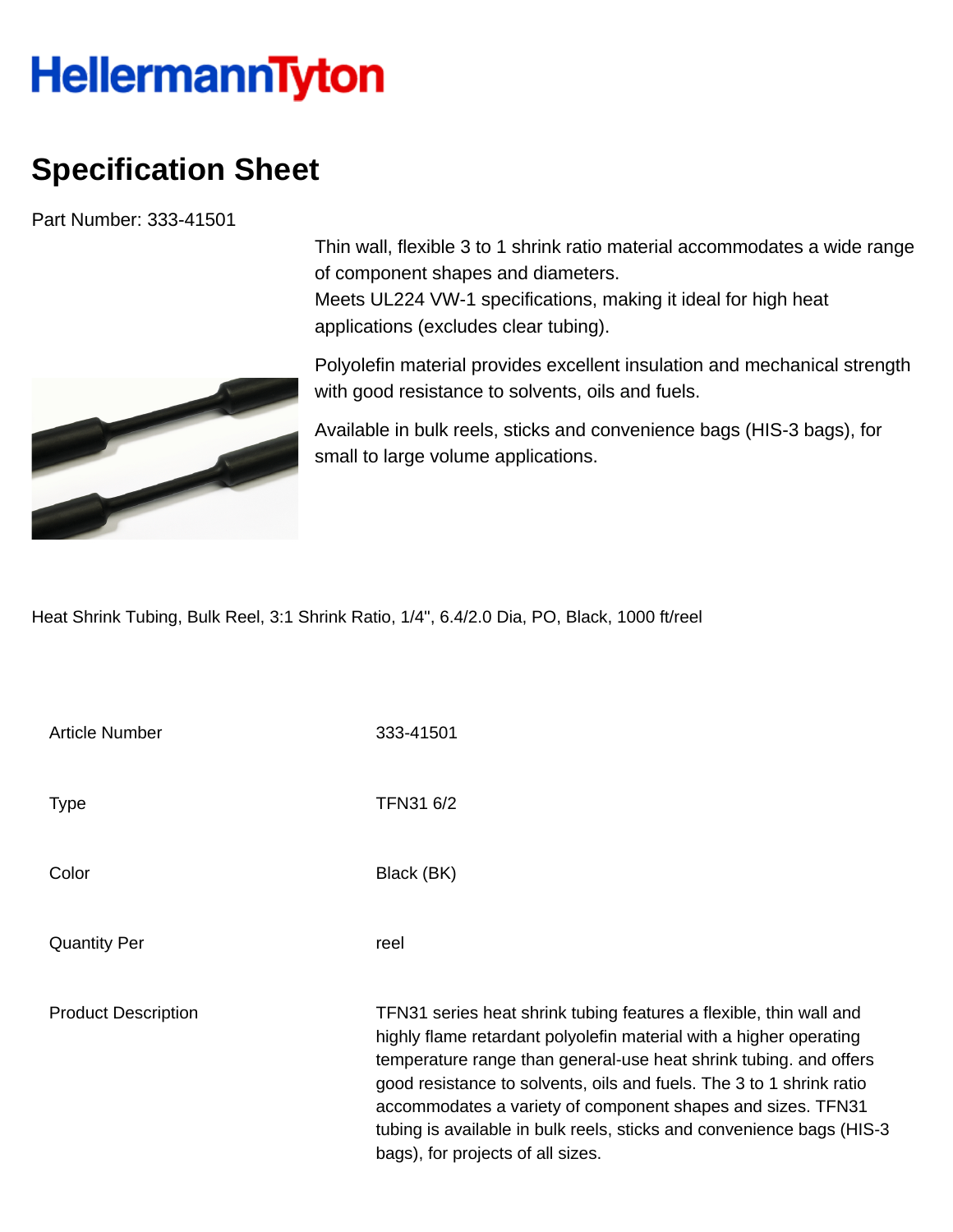| <b>Short Description</b>     | Heat Shrink Tubing, Bulk Reel, 3:1 Shrink Ratio, 1/4", 6.4/2.0 Dia,<br>PO, Black, 1000 ft/reel |  |
|------------------------------|------------------------------------------------------------------------------------------------|--|
| <b>Global Part Name</b>      | TFN31 6/2-PO-X-BK                                                                              |  |
| Length L (Imperial)          | 1000.0                                                                                         |  |
| Length L (Metric)            | 304.8                                                                                          |  |
| Variant                      | Thin-Wall                                                                                      |  |
| Nominal Diameter (Imperial)  | 0.25                                                                                           |  |
| Nominal Diameter (Metric)    | $\,6$                                                                                          |  |
| Wall Thickness WT (Imperial) | .026                                                                                           |  |
| Wall Thickness WT (Metric)   | 0.65                                                                                           |  |
|                              |                                                                                                |  |
| Material                     | Polyolefin, cross-linked (PO-X)                                                                |  |
| <b>Material Shortcut</b>     | PO-X                                                                                           |  |
| Flammability                 | <b>UL 224 VW-1</b>                                                                             |  |
| Halogen Free                 | <b>No</b>                                                                                      |  |
| <b>Operating Temperature</b> | -58°F to +275°F (-50°C to +135°C)                                                              |  |